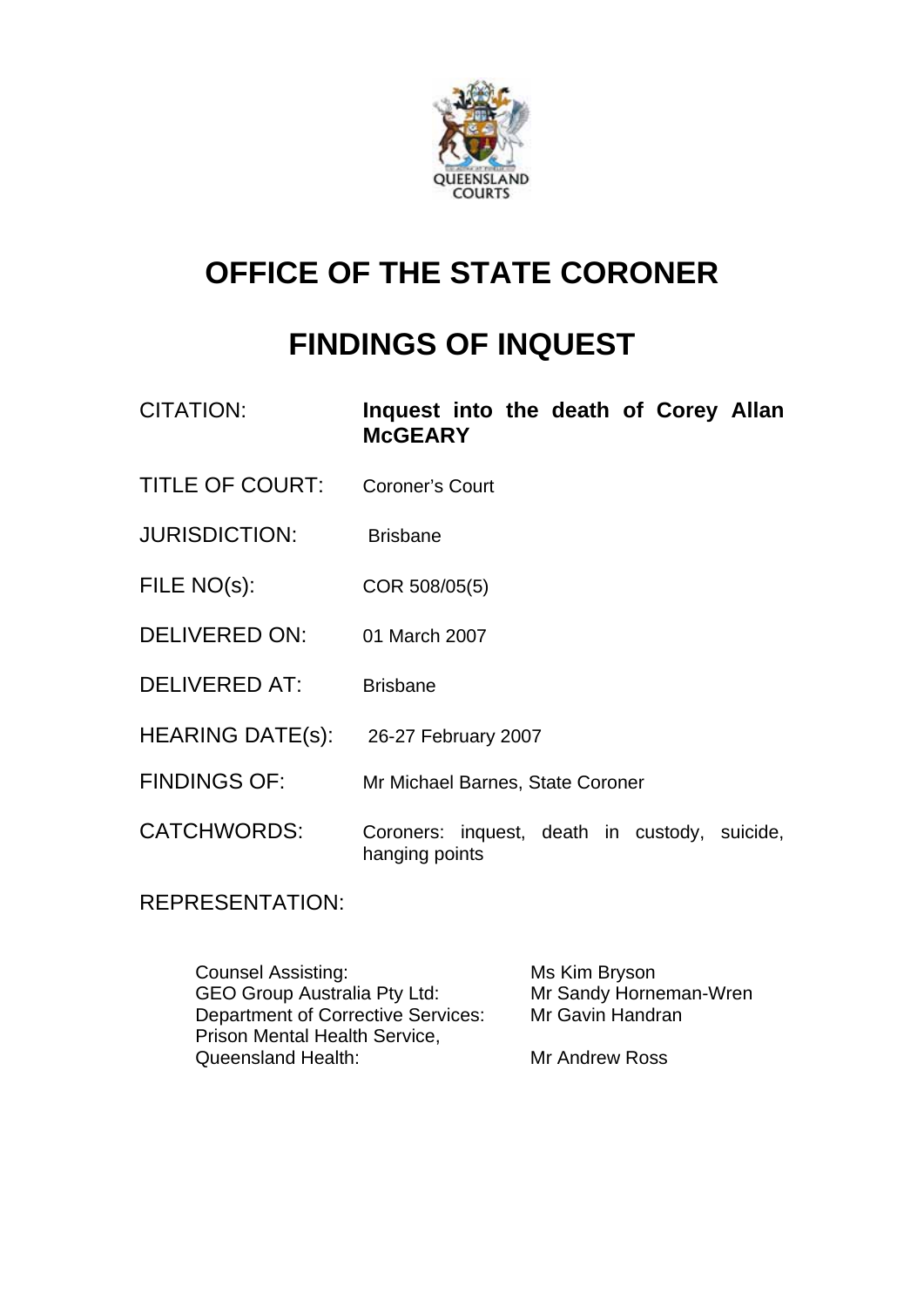# Findings of the inquest into the death of Corey Allan<br>McGEARY

| The admissibility of evidence and the standard of proof3                 |  |
|--------------------------------------------------------------------------|--|
|                                                                          |  |
|                                                                          |  |
|                                                                          |  |
|                                                                          |  |
|                                                                          |  |
|                                                                          |  |
| Mr McGeary's Management at the Arthur Gorrie Correctional Centre7        |  |
|                                                                          |  |
|                                                                          |  |
|                                                                          |  |
|                                                                          |  |
|                                                                          |  |
|                                                                          |  |
|                                                                          |  |
|                                                                          |  |
|                                                                          |  |
|                                                                          |  |
| Flagging prisoners chronically at elevated risk of self harm 12          |  |
| Recommendation 1 - Flagging prisoners with chronic elevated risk of self |  |
|                                                                          |  |
|                                                                          |  |
| Recommendation 2 - Removal of hanging points 15                          |  |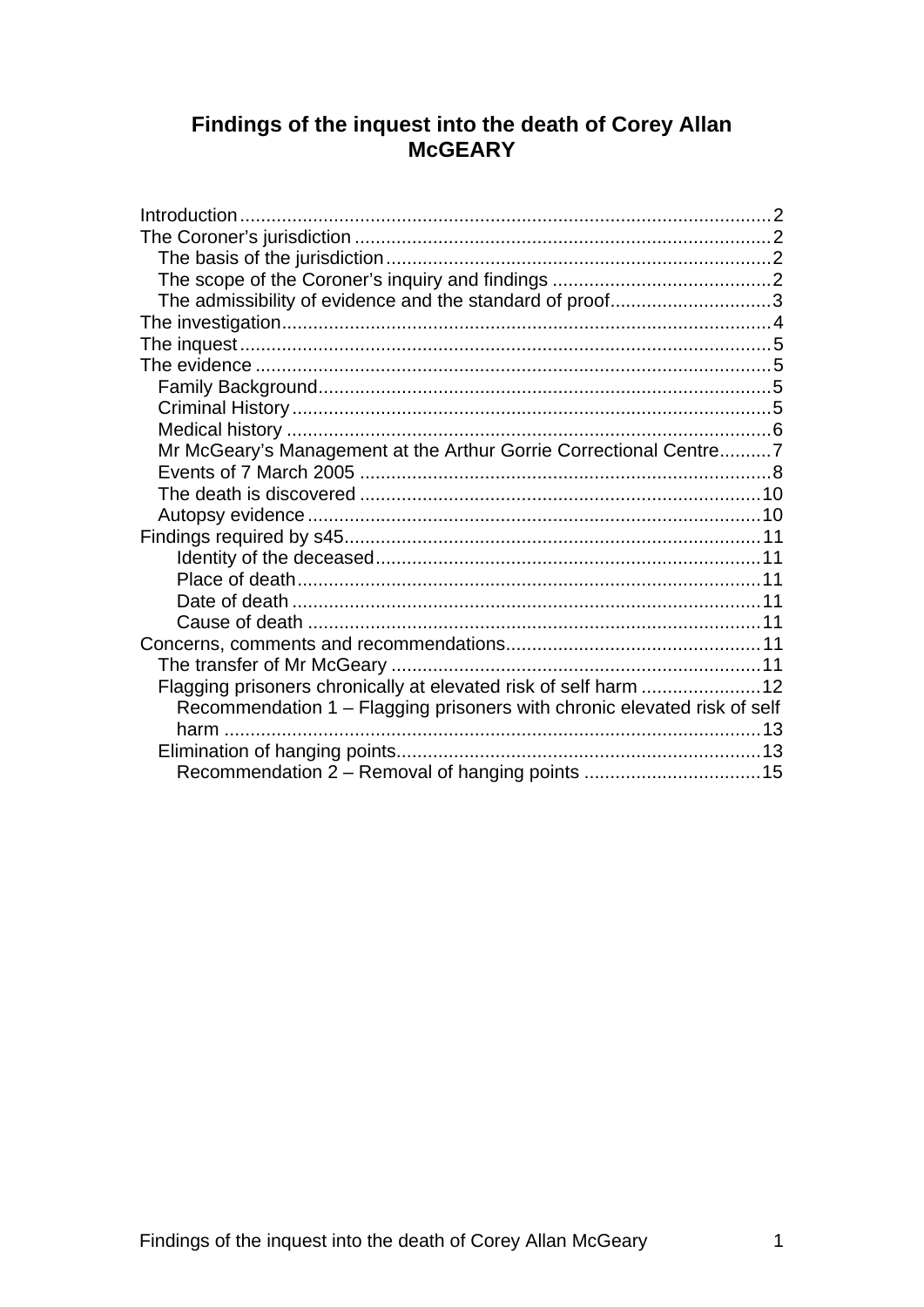The *Coroners Act 2003* provides in s45 that when an inquest is held into a death, the coroner's written findings must be given to the family of the person who died and to each of the persons or organisations granted leave to appear at the inquest. These are my finding in relation to the death of Corey Allan McGeary. They will be distributed in accordance with the requirements of the Act and placed on the website of the Office of the State Coroner.

### **Introduction**

At the time of his death, Corey Allan McGeary was an inmate of the Arthur Gorrie Correctional Centre. He was discovered hanging in his cell on 7 March 2005. He was not able to be revived.

These findings seek to explain how the death occurred and consider whether any changes to the policies and/or procedures of the Department of Corrective Services would reduce the likelihood of similar deaths occurring in future.

# **The Coroner's jurisdiction**

Before turning to the evidence, I will say something about the nature of the coronial jurisdiction.

#### *The basis of the jurisdiction*

At the time of his death, Mr McGeary was in the custody of the Department of Corrective Services under the *Corrective Services Act 2000*. As such, his death was a "*death in custody"*<sup>1</sup> within the terms of the Act and accordingly was reported to the State Coroner for investigation and inquest.<sup>2</sup>

#### *The scope of the Coroner's inquiry and findings*

A coroner has jurisdiction to inquire into the cause and the circumstances of a reportable death. If possible he/she is required to find:-

- whether a death in fact happened;
- the identity of the deceased:
- when, where and how the death occurred; and
- what caused the person to die.

There has been considerable litigation concerning the extent of a coroner's jurisdiction to inquire into the circumstances of a death. The authorities clearly

l

 $1$  Refer s10

<sup>2</sup> Section 8(3) defines "*reportable death*" to include deaths in custody and s 7(2) requires that such deaths be reported to the State Corner or Deputy State Coroner. Section 27 requires an inquest be held in relation to all deaths in custody.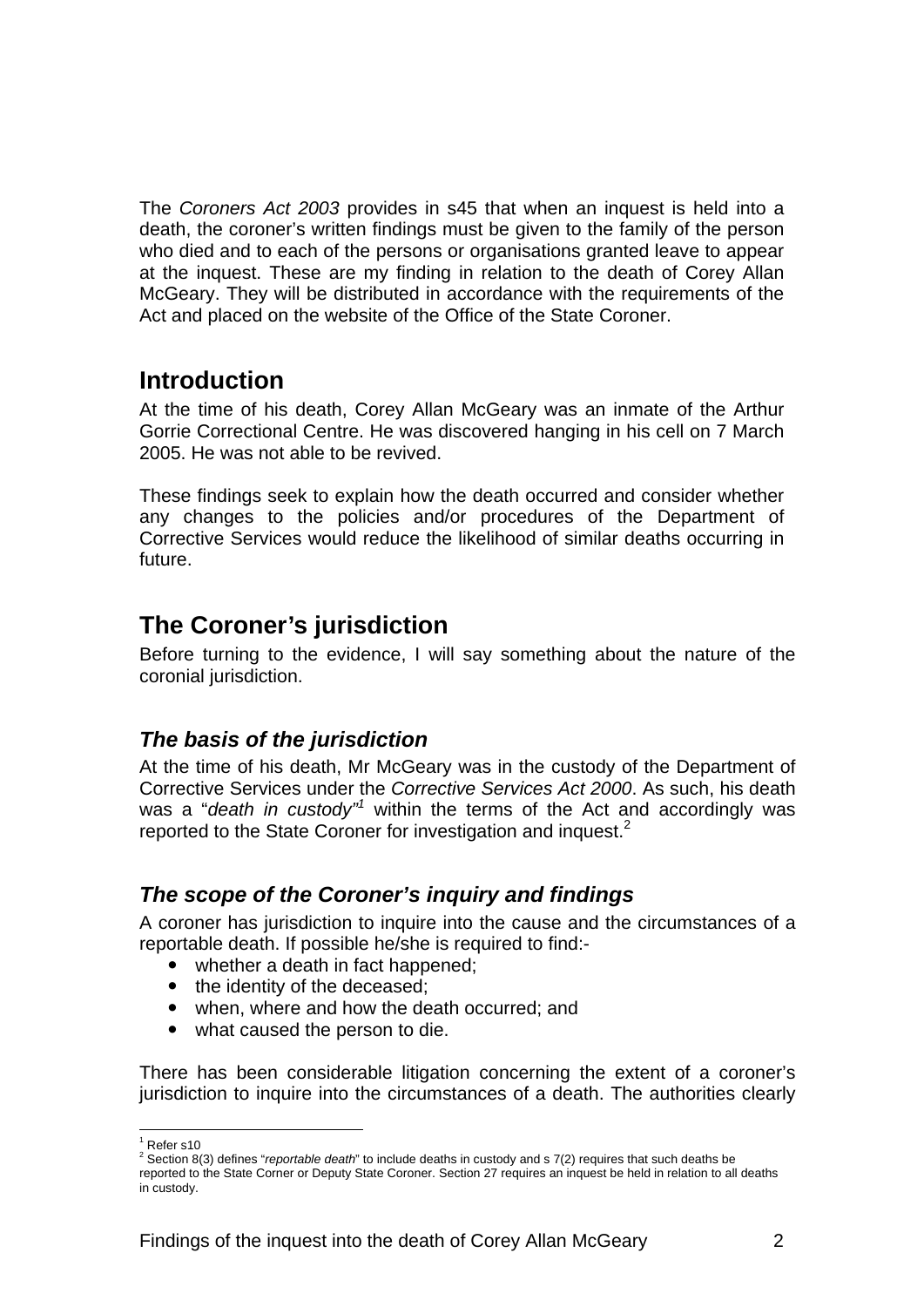establish that the scope of an inquest goes beyond merely establishing the medical cause of death.

An inquest is not a trial between opposing parties but an inquiry into the death. In a leading English case it was described in this way:-

*It is an inquisitorial process, a process of investigation quite unlike a criminal trial where the prosecutor accuses and the accused defends… The function of an inquest is to seek out and record as many of the facts concerning the death as the public interest requires.*<sup>3</sup>

The focus is on discovering what happened, not on ascribing guilt, attributing blame or apportioning liability. The purpose is to inform the family and the public of how the death occurred with a view to reducing the likelihood of similar deaths. As a result, the Act authorises a coroner to make preventive recommendations concerning public health or safety, the administration of justice or ways to prevent deaths from happening in similar circumstances in future.<sup>4</sup> However, a coroner must not include in the findings or any comments or recommendations statements that a person is or maybe guilty of an offence or is or may be civilly liable for something.<sup>5</sup>

#### *The admissibility of evidence and the standard of proof*

Proceedings in a coroner's court are not bound by the rules of evidence because section 37 of the Act provides that the court "*may inform itself in any way it considers appropriate."* That doesn't mean that any and every piece of information however unreliable will be admitted into evidence and acted upon. However, it does give a coroner greater scope to receive information that may not be admissible in other proceedings and to have regard to its provenance when determining what weight should be given to the information.

This flexibility has been explained as a consequence of an inquest being a factfinding exercise rather than a means of apportioning guilt: an inquiry rather than a trial.<sup>6</sup>

A coroner should apply the civil standard of proof, namely the balance of probabilities, but the approach referred to as the *Briginshaw* sliding scale is applicable.<sup>7</sup> This means that the more significant the issue to be determined, the more serious an allegation or the more inherently unlikely an occurrence, the clearer and more persuasive the evidence needed for the trier of fact to be sufficiently satisfied that it has been proven to the civil standard. $8$ 

l <sup>3</sup> *R v South London Coroner; ex parte Thompson* (1982) 126 S.J. 625

<sup>4</sup> s46

 $5 \text{ s45}(5)$  and  $46(3)$ 

<sup>6</sup> *R v South London Coroner; ex parte Thompson* per Lord Lane CJ, (1982) 126 S.J. 625

<sup>7</sup> *Anderson v Blashki* [1993] 2 VR 89 at 96 per Gobbo J

<sup>8</sup> Briginshaw v Briginshaw (1938) 60 CLR 336 at 361 per Sir Owen Dixon J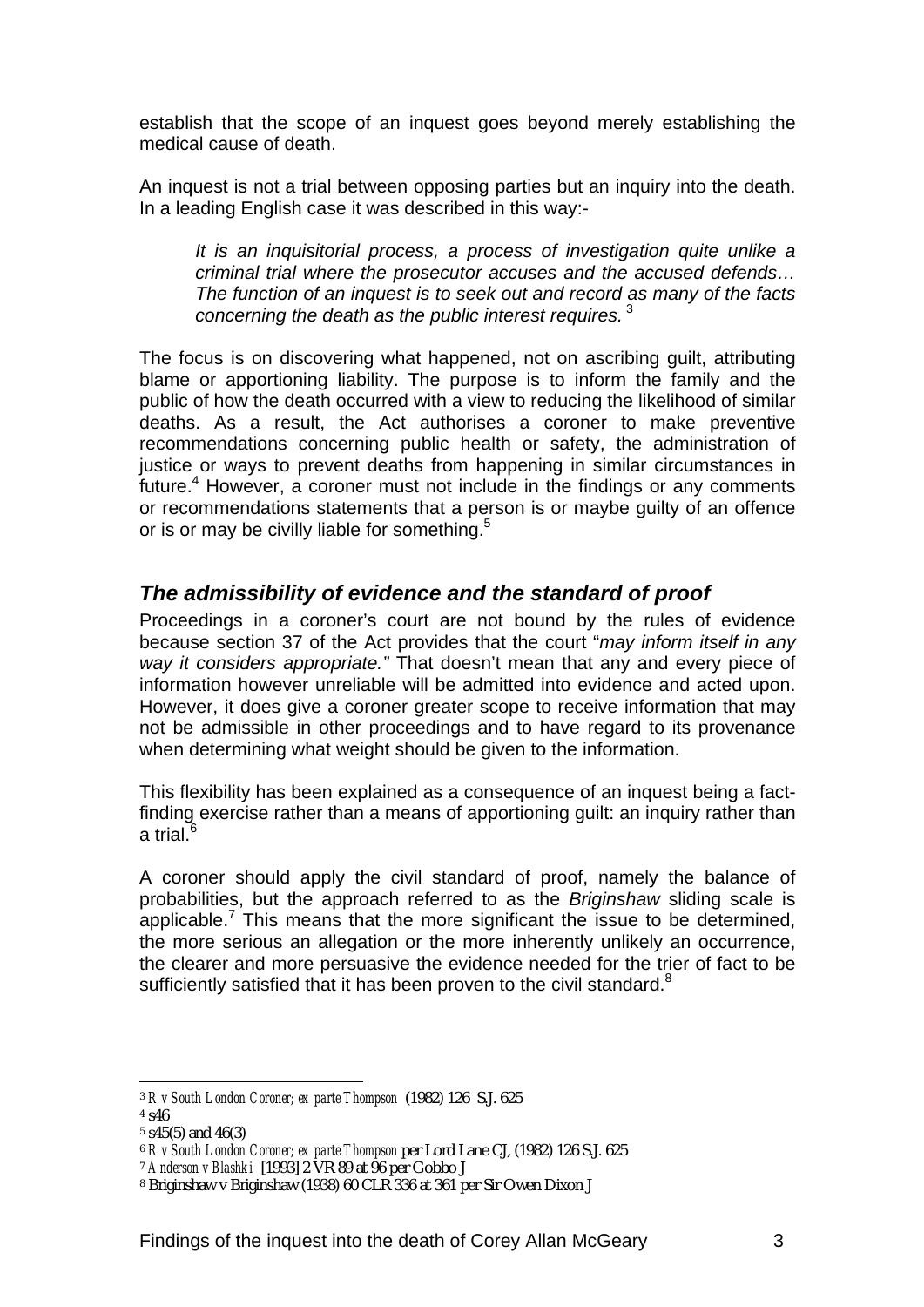It is also clear that a Coroner is obliged to comply with the rules of natural justice and to act judicially. This means that no findings adverse to the interest of any party may be made without that party first being given a right to be heard in opposition to that finding. As *Annetts v McCann<sup>10</sup>* makes clear that includes being given an opportunity to make submissions against findings that might be damaging to the reputation of any individual or organisation.

# **The investigation**

I will now say something about the investigation of Mr McGeary's death.

About twenty minutes after ambulance officers attended and indicated Mr McGeary was dead, police from the Corrective Services Investigation Unit (CSIU), a specialist squad within the Queensland Police Service (the QPS) that investigates incidents within correctional centres, were advised of the death.

An hour later, three detectives from that unit attended the Arthur Gorrie Correctional Centre and commenced the investigation. They co-ordinated the scenes of crime officers who also came to the prison, arranged for the cell and surrounds to be photographed and interviewed relevant witnesses.

A post mortem examination was performed by Dr Olumbe at the John Tonge Centre the next day.

The operators of the prison, GEO Group Australia Pty Ltd, commissioned its Investigations Manager to review the circumstances of the death and the Principal Adviser, Psychology and Counselling Services to undertake a peer review.

Staff of the Office of the State Coroner have also undertaken further inquiries focussed on the management of Mr McGeary's mental health risk factors.

As can be readily appreciated, any death in custody may raise suspicions in the minds of those close to the deceased, that he/she has met with some foul play and/or that the authorities have failed in their duty to properly care for the prisoner. It is therefore essential that even when a death appears at the outset not to be suspicious, the investigation is thorough and rigorous. I am satisfied that as a result of the contribution made by the various bodies which inquired into this case, including the evidence obtained at inquest, the circumstances of the death have been sufficiently scrutinised to enable me to make findings on all relevant issues.

l <sup>9</sup> *Harmsworth v State Coroner* [1989] VR 989 at 994 and see a useful discussion of the issue in Freckelton I.,

<sup>&</sup>quot;Inquest Law" in *The inquest handbook*, Selby H., Federation Press, 1998 at 13

<sup>10 (1990) 65</sup> ALJR 167 at 168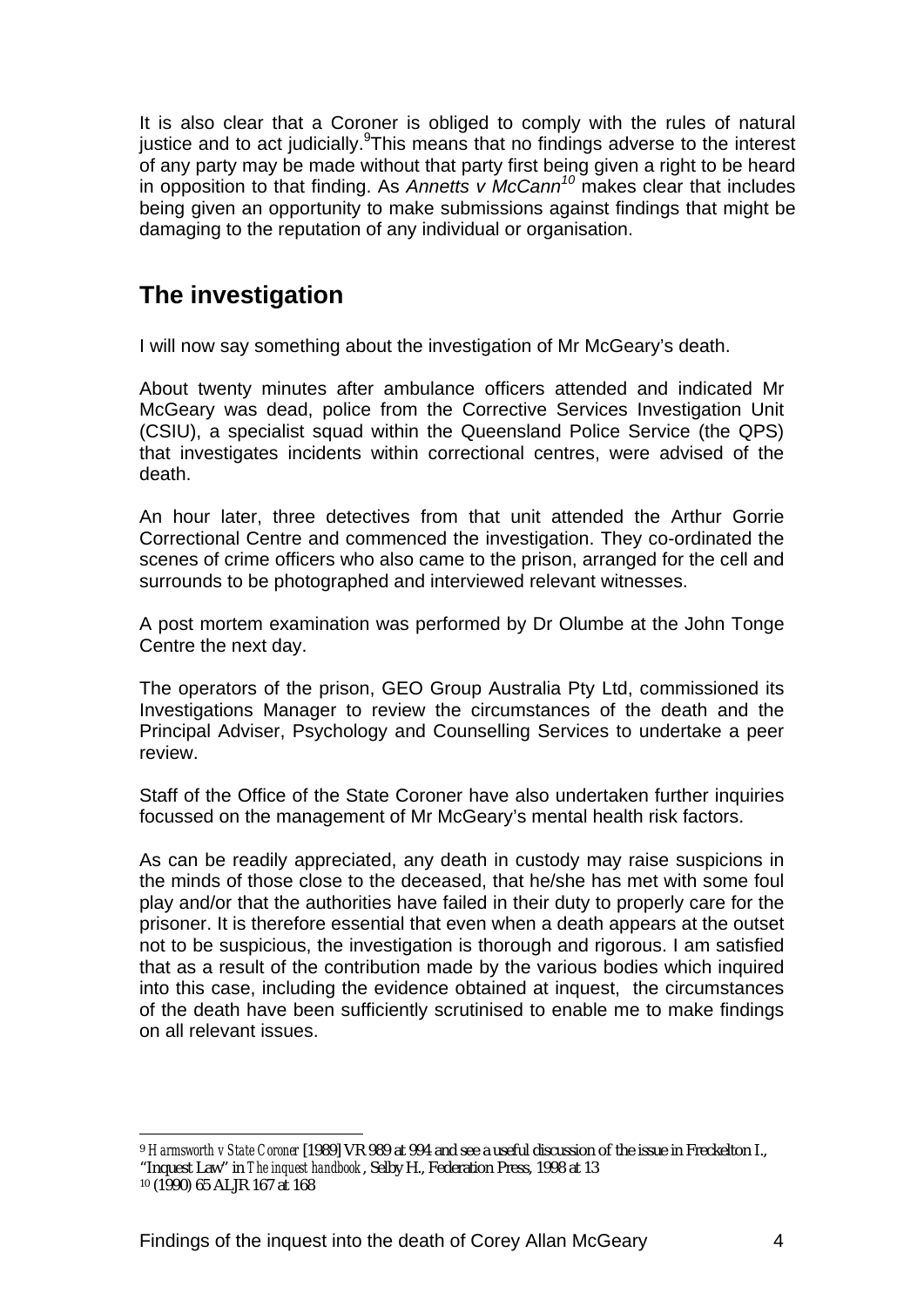# **The inquest**

A pre-hearing conference was held in Brisbane on 13 February 2007. Ms Bryson was appointed Counsel Assisting. Leave to appear was granted to the Department of Corrective Services, GEO Group Pty Ltd who operate the Arthur Gorrie Correctional Centre and Queensland Health. The family of Mr McGeary was not separately represented however they consulted with those assisting me before and throughout the inquest. The inquest then proceeded over two days commencing on 26 February 2007. Fourteen witnesses gave evidence and eighty-one exhibits were tendered.

# **The evidence**

I turn now to the evidence. Of course I can not summarise all of the information contained in the exhibits and transcript but I consider it appropriate to record in these reasons the evidence I believe is necessary to understand the findings I have made.

#### *Family Background*

Corey McGeary was born on 27 September 1984 in Southport, Queensland. From the age of two, he was cared for by his maternal grandmother, Velda McGeary in Ballarat, Victoria. He had no contact with his biological mother from the age of two until he was 18 years of age. He had very little contact with his father who took his own life by hanging in 1988 or 1989.

Approximately two years before his death, Mr McGeary came to Queensland and at times, lived with his mother. At some time, their relationship again broke down and at the time of his arrest, he was residing with friends in the Ipswich area.

#### *Criminal History*

In April 2003, when he was 18, Mr McGeary was charged with six counts of unlawful carnal knowledge. He was held in custody at the Arthur Gorrie Remand and Reception Centre for a period of time prior to the charges being dealt with in the District Court at Ipswich on 7 June 2004. He was sentenced to perform 240 hours community service and he was placed on a probation order for three years. Special conditions were attached to the probation order namely, that he undergo medical, psychiatric and psychological assessment and treatment and that he participate in certain rehabilitation courses.

On 8 September 2004, some twelve days prior to his arrest, Mr McGeary appeared in the Magistrates Court at Ipswich charged with breaching his probation order. The specific circumstances of the breach are not disclosed on the material. He was convicted of the breach and a fine was imposed. The probation order was ordered to continue.

Mr McGeary was again arrested on 20 September 2004 in relation to serious criminal offences. When the police apprehended him, Mr McGeary locked himself in a room at the house where he was staying and threatened to kill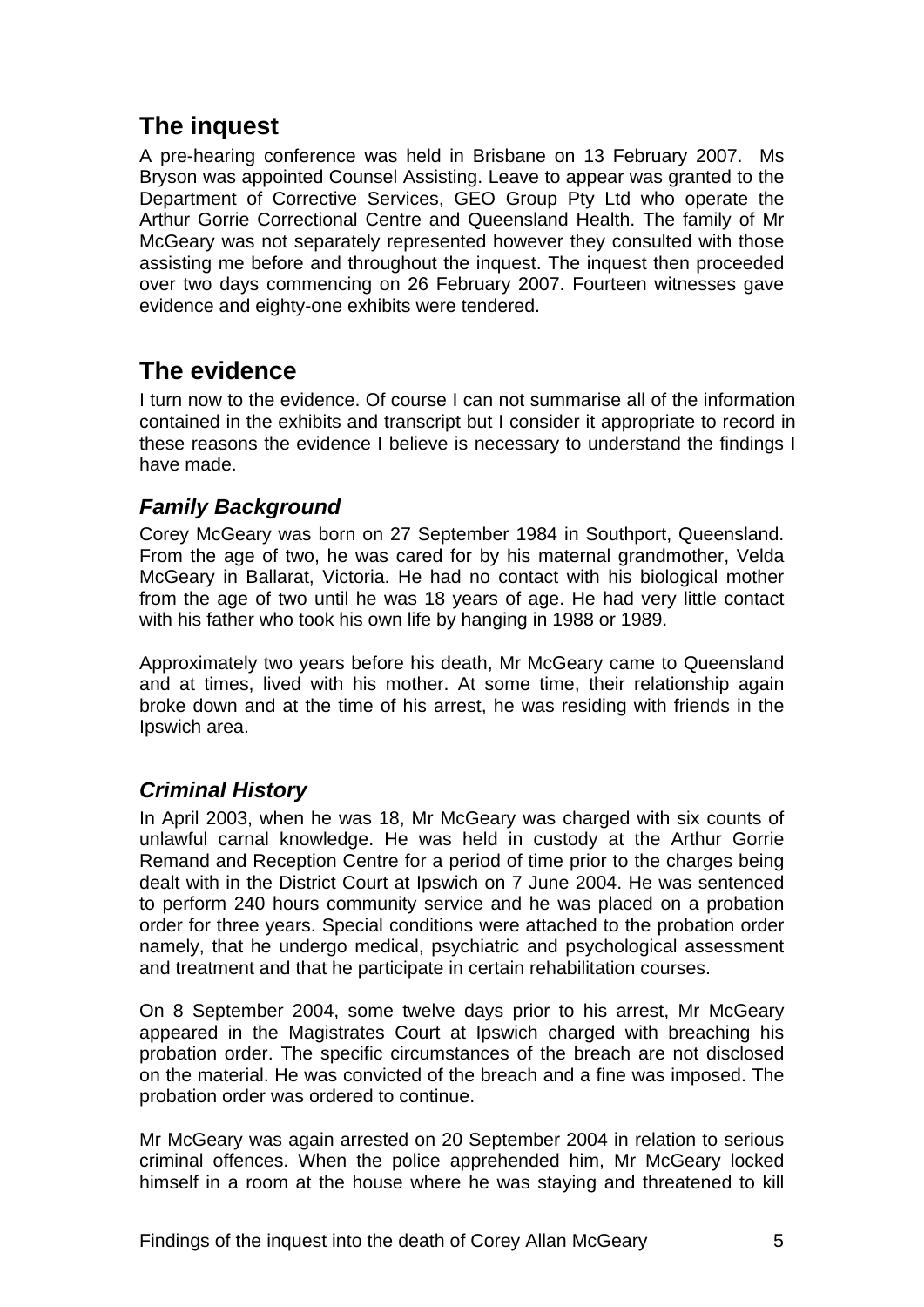himself. Police were forced to break open the door to get him out. When arrested, he was observed to have a number of self harm cuts on his left arm which required stitches.

Mr McGeary appeared in the Ipswich Magistrates Court on 21 September 2004. He was denied bail and was transported the following day, to the Arthur Gorrie Correctional Centre, a reception and remand facility. Mr McGeary remained there until his death.

#### *Medical history*

Little reliable evidence concerning Mr McGeary's medical history was available to the court. His grandmother's statement mentions that he threatened suicide when he was about seventeen. His prison medical records indicate that Mr McGeary had attempted suicide in the past and had been an inpatient at a psychiatric hospital and had been diagnosed with schizophrenia at some stage.

Mr McGeary was seen at the Ipswich Hospital on two occasions in relation to mental health issues prior to his admission on 20 September 2004. On 7 October 2003, Mr McGeary was brought to hospital by his mother with the assistance of the police. He was found under his mother's house with a knife and reported being unable to cope. He was initially seen in the accident and emergency department before being referred for mental health assessment. Mr McGeary reported feeling depressed and was assessed as having limited coping skills. Following assessment, he was referred to the Alcohol Tobacco and Other Drug Service.

On 4 September 2004, Mr McGeary was again seen at the Ipswich Hospital. He reportedly called the ambulance and was transported to the accident and emergency department where he was referred for mental health assessment. Mr McGeary advised staff that he felt sick in the head and could not explain why he called the ambulance. He was later discharged. Follow up phone contact was attempted unsuccessfully by hospital staff later on this day. On 5 September 2004, contact was made with Mr McGeary. He advised staff that he was unable to talk as he was with friends and agreed to contact them on a later occasion. It seems he did not do so.

When Mr McGeary was arrested on 20 September 2004 he reported to the arresting officers that he was hearing voices telling him to kill himself. He advised he had been medicated with Olanzapine in the past however he was not taking his medication. He had four slash wounds to his left forearm. He was therefore taken to the Ipswich Hospital at about 9.00 am. After of those wounds had been dressed, an involuntary mental health assessment order was made and Mr McGeary was transferred to the Mental Health Unit (MHU). At about 5.30 pm, he was seen by Dr MacKinnon, a consultant psychiatrist.

He reported to her a history of child abuse and previous diagnoses schizophrenia. He also reported auditory hallucinations but the psychiatrist expressed some doubt as to the validity of these. Although he had earlier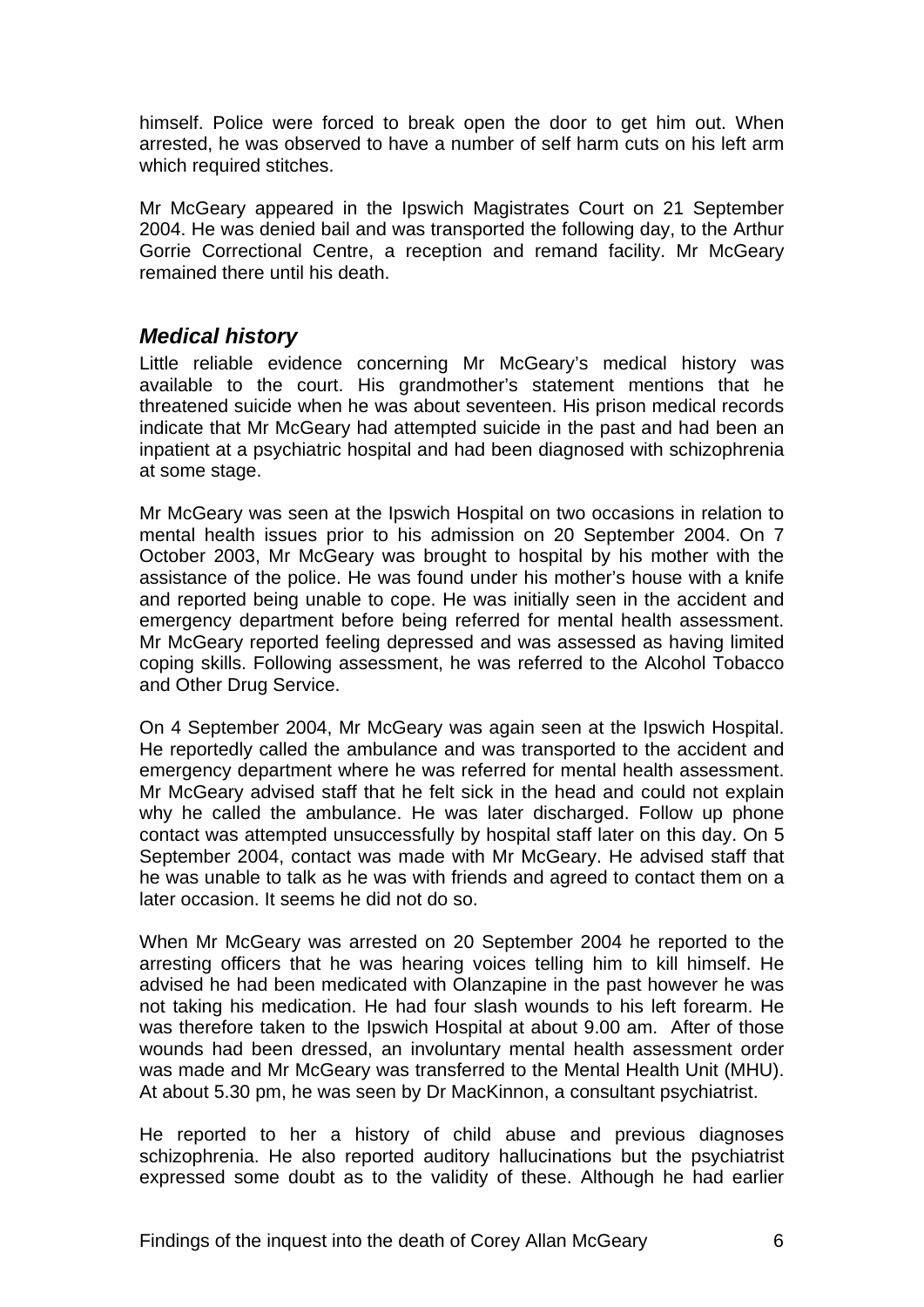made threats of self harm and still reported suicidal ideation, he had no formulated plans. Given these reports, she came to the conclusion that Mr McGeary was not suffering from mental illness such that he should remain in the MHU and that he was not suicidal. Dr MacKinnon therefore authorised his release into police custody but recommend that he be kept under close observation initially. He was therefore taken to the watch house.

#### *Mr McGeary's Management at the Arthur Gorrie Correctional Centre*

Mr McGeary was transported to the Arthur Gorrie Correctional Centre on 22 September 2004. Soon after arrival he was assessed by medical staff and a counsellor as is routine. He complained of hearing voices, commanding in nature, telling him to harm himself. Having regard to information gained at that time and in view of the more recent assessment by the Ipswich Mental Health Service, namely that he posed a high risk of suicide, he was assessed as an "*at risk prisoner*" and placed on "*high risk – 10 minute observations*."

He was kept in a cell in the medical centre so that these observations could be undertaken. As a result of this assessment, Mr McGeary's came under the auspices of the Hight Risk Assessment Team (HRAT) and was placed on the list of prisoners to be reviewed by the visiting psychiatrist.

Later that evening he was observed to be in a very emotional state, crying and referring to voices instructing him to self harm. He was noted to have unpicked some of the sutures in the wounds to his arm. He was administered Zyprexa and Largactil, drugs with antipsychotic and tranquilising effects and his wounds were cleaned.

A few days later, his observations were reduced to every fifteen minutes, and he was accepted into the special needs program.

Courtney Ward, a counsellor, interviewed Mr McGeary on 3 October 2004. She reported he presented with some paranoia and auditory hallucinations. She concluded that Mr McGeary should remain on 15 minute observations. She further noted that Mr McGeary was receiving good support from inmates in unit B5.

Hannah King, psychologist, also reviewed Mr McGeary while he was being managed by the HRAT. When she interviewed him on 15 October 2004, he had been on observations for the past twenty-three days. Ms King was of the opinion that he presented with no negative symptoms of psychiatric illness and that he reported receiving adequate support from both his mother and brother. Despite these reports, it appears that during this time, no phone calls were made or visits received from either his mother or brother. Ms King recommended that Mr McGeary's observations cease and that he be discharged from the HRAT.

In order for this recommendation to be implemented a second assessment was required. Ms Suzanna Alexis interviewed Mr McGeary later on the same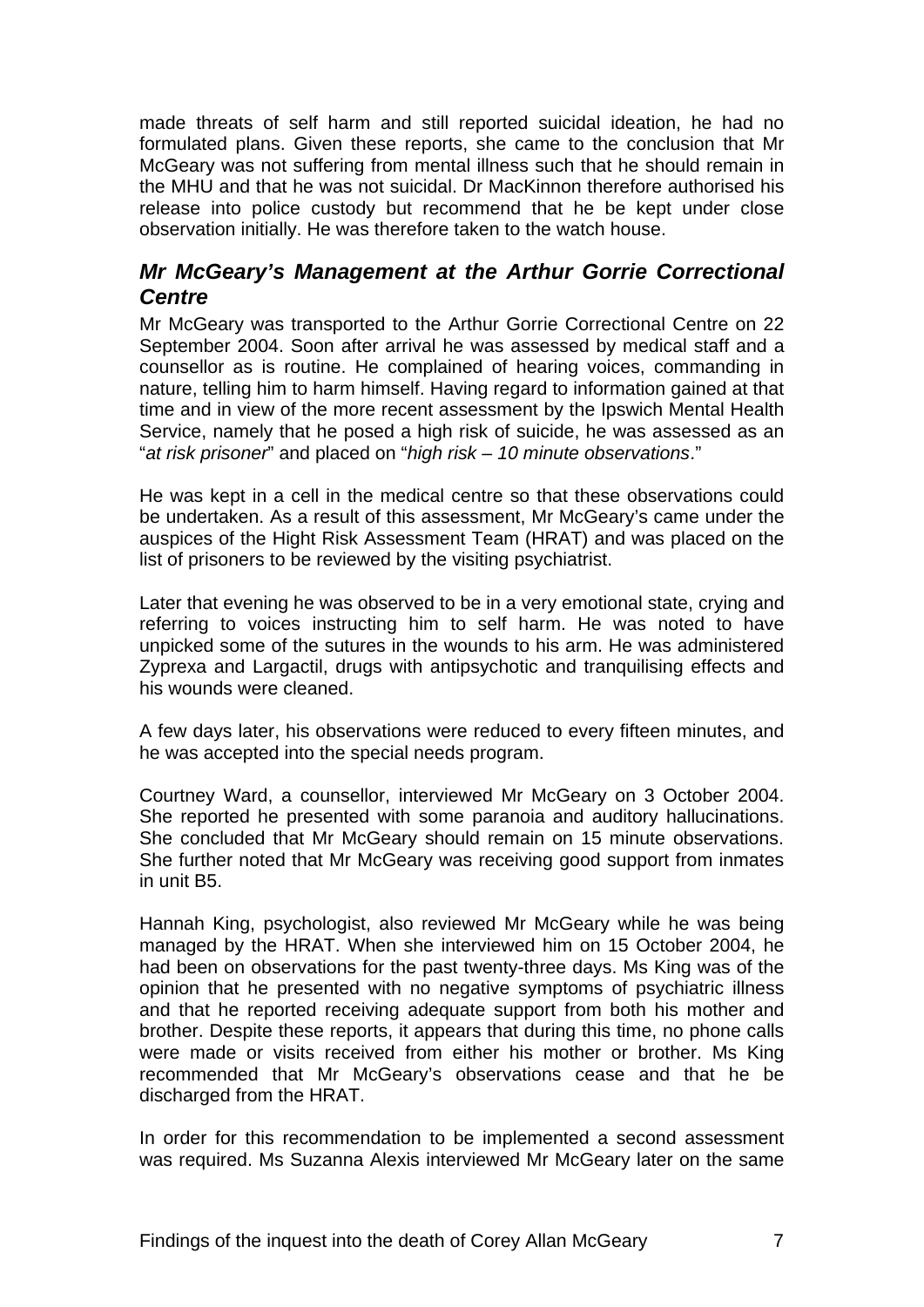day and concluded that he should remain on observations but that they could be reduced to two hourly. The HRAT meeting accepted this recommendation.

On 7 October 2004, Mr McGeary was reviewed by a psychiatrist for the first time. Dr Purssey conducted an extensive review and concluded that Mr McGeary suffered from *"a severe cluster B personality disorder, mild intellectual disability and marijuana abuse; all in a context of an extraordinarily prejudicial childhood."* 

On 25 October 2004, Mr McGeary was assessed by Mr Steven Hardie psychologist. He presented as coping well and a recommendation was made that he be removed from observations altogether. Mr Paul Denaro, a counsellor concurred with this recommendation and Mr McGeary's dealings with the HRAT concluded on this date. However, he continued to participate in programs offered by the Special Needs Unit – relaxation, stress release etc until his involvement was terminated on 21 February 2005.

Mr McGeary was reviewed by Dr Purssey on 4 November 2004 when his prescription of Zyprexa was decreased from 15mg to 10mg and his Largactil increased was increased from 100mg to 200mg. On 18 November 2004, it was ordered that his Largactil cease and Zyprexa increased to 20mg.

Mr McGeary was again reviewed by Dr Purssey on 16 December 2004 were it was order that his dose of Zyprexa be weaned and Largactil re-commenced. No doses are recorded in the medical notes.

Dr Purssey said in evidence that there was nothing significant about the medication changes and that they were done more as a response to Mr McGeary's concerns – real or imagined.

Mr McGeary was next seen by Dr Katrina Chiu, psychiatry registrar on 7 February 2005. It was noted that Mr McGeary requested that he be taken off Largactil and re-commenced on Zyprexa. Dr Chui agreed that this course was suitable however again, doses were not noted, nor do the notes reflect why this was the preferred medication regime. Mr McGeary was due to be seen at the beginning of April 2005 for further review.

The only other incident of note is an assault that was suffered by Mr McGeary in November 2004. It seems he came into conflict with another prisoner in the stores area and suffered some facial injury as a result. Nothing else is known of the incident nor is it known whether it impacted on Mr McGeary's views about moving to another unit.

#### *Events of 7 March 2005*

At about 9.00 am on 7 March 2005, Corrective Services Officer Roberts was informed that four of the new inmates coming into the correctional centre were classified as protection prisoners. It was determined that some inmates currently housed in Unit B5 would need to be transferred to B3, another protection unit.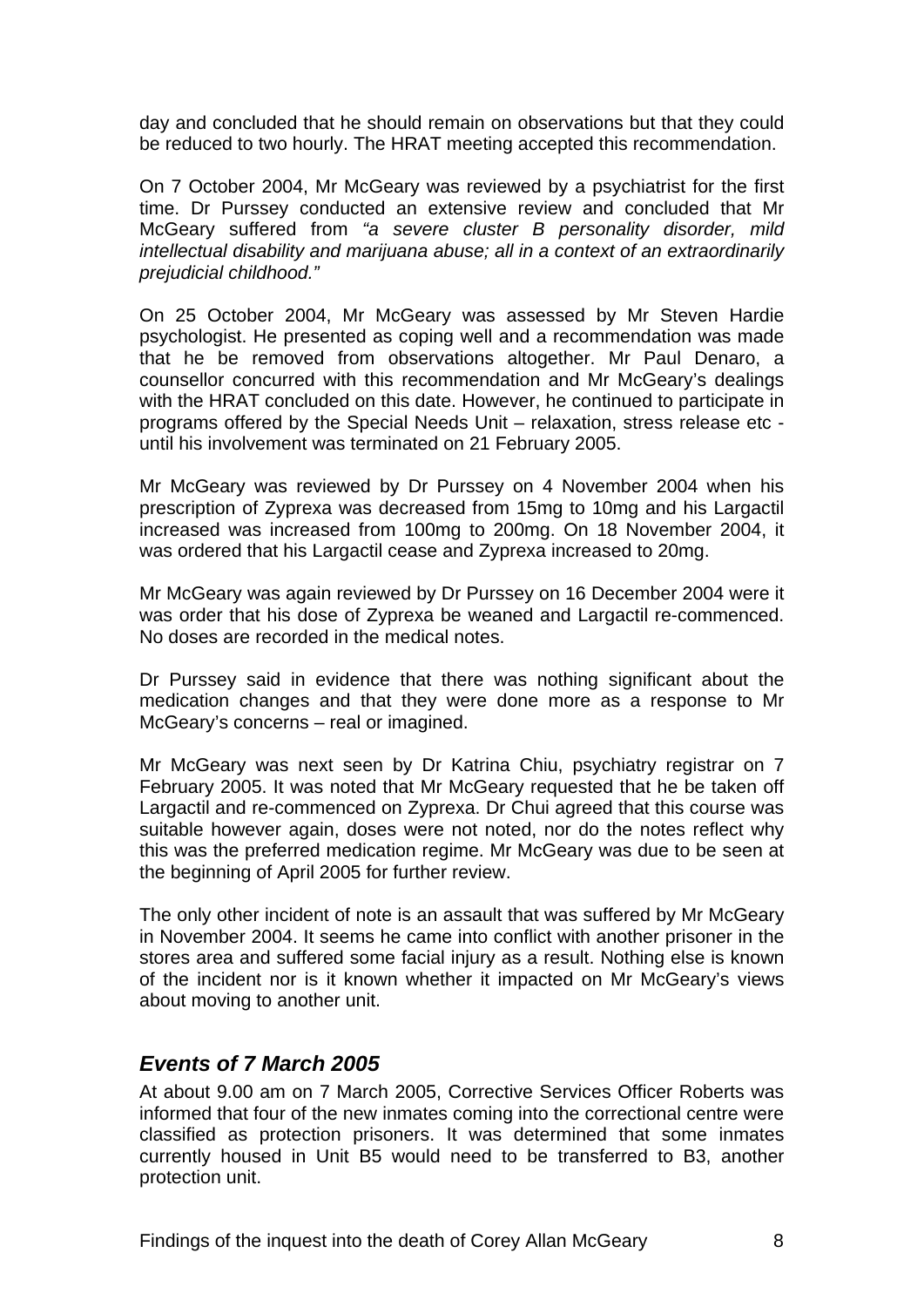Discussions took place between Corrective Services Officers Roberts and Pirika who were working in B5, and Correctional Manager McKenzie as to which inmates would be suitable to transfer. The CSO's were aware that they would need to liaise with the prison's intelligence section and the sentence management section so that possible risks flowing from prisoner antipathies or antagonisms could be taken into account. Mr McKenzie confirmed in evidence that he told the corrective services officers that if any of the prisoners who were to be moved objected, he was to be informed.

When Corrective Services Officer Pirika notified Mr McGeary that he was to be transferred, he expressed opposition to this proposal. Ms Pirika recalls hearing Mr McGeary, over the intercom in his cell, telling other inmates that he didn't want to be moved. He further told Ms Pirika over the intercom that he didn't want to be transferred.

Corrective Services Officer Roberts recalls returning from lunch and observing Mr McGeary to be packing up his cell. Mr McGeary approached Mr Roberts and asked to speak to the Correctional Manager. He was advised by Mr Roberts that the decision to transfer him had already been approved and that he was not the only person who was being transferred. He says after being advised of this, Mr McGeary was compliant with the transfer process.

Mr Roberts account in evidence of this period and CSO Pirika's statement is in stark contrast to the account given by a counsellor, Mr Denaro, who was in the unit for another meeting. He says that Mr McGeary aggressively stated that he was not supposed to be moved, that another named correctional manager had "*promised"* that he would not be moved and that he would sue the jail operators for this breach of agreement. Mr Denaro said in evidence that when this was occurring Mr McGeary was "*quite upset and angry."* 

Both Mr McGeary and a second inmate were transferred from Unit B5 to B3 at approximately 1.30pm. They were initially spoken to by Corrective Services Officer Oppermann in the airlock and then let into the common area whilst Mr Oppermann contacted the allocations officer to find out which cells were to be utilised for the new inmates.

Corrective Services Officer Davis returned from lunch at approximately 2.05pm. He greeted Mr McGeary before taking him to his allocated cell, cell number 28. Mr Davis then locked Mr McGeary in his cell upon his request.

At this stage there was nothing to indicate that Mr McGeary was distressed of depressed.

At 4.50pm, Davis unlocked Mr McGeary's cell so that muster could be completed. Dinner was then served to all inmates and Mr McGeary was locked back in his cell at approximately 5.35pm by Mr Davis. At 5.45pm, Mr Davis double checked the cells and observed Mr McGeary to be sitting on his bed, looking out the window. There was no one else in the cell.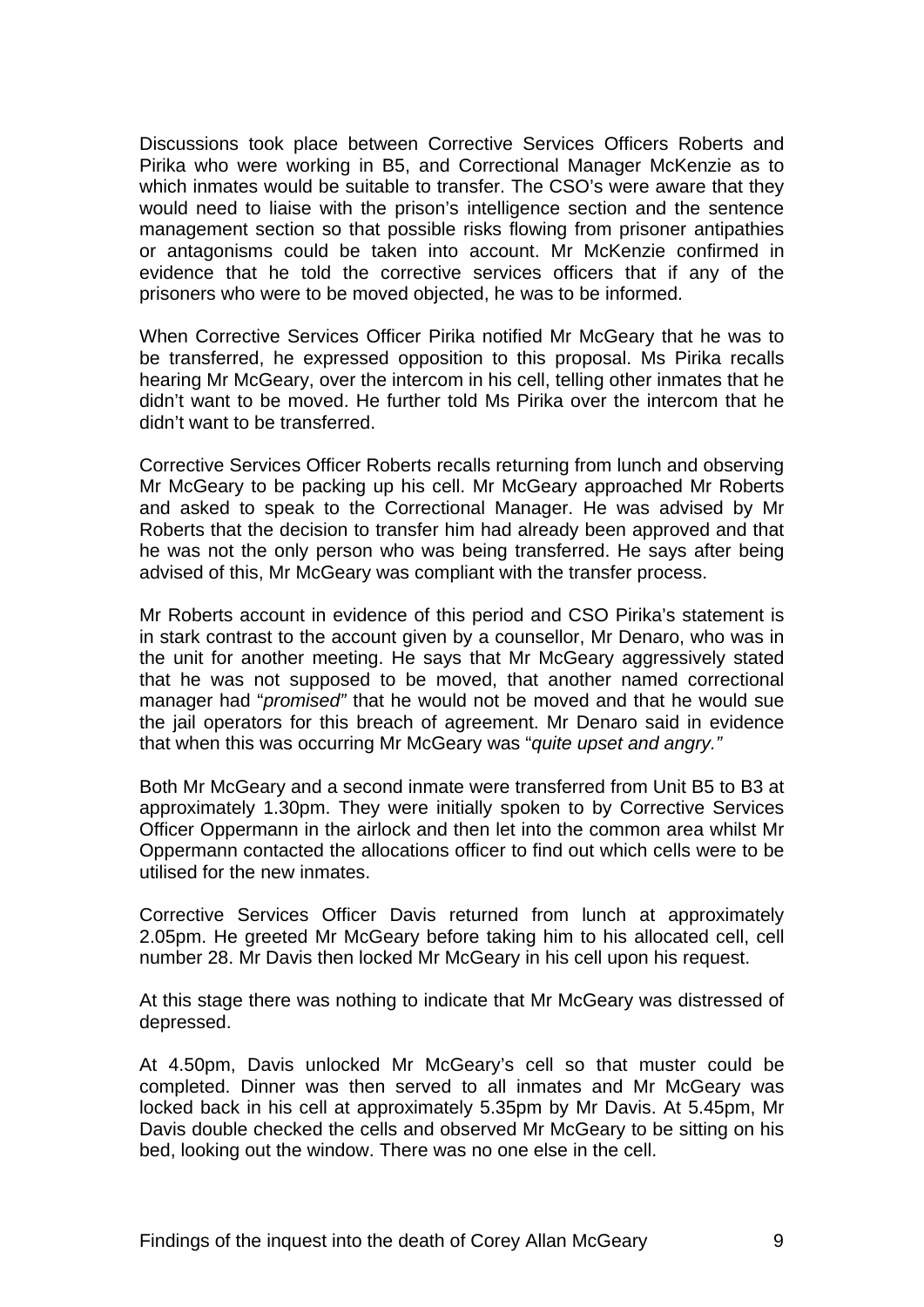#### *The death is discovered*

At approximately 8.55pm, Corrective Services Officers Forsyth, Willcox and Weight entered Unit B3 to conduct a head count. Mr Forsyth went to the fishbowl area while Mr Willcox went to the left of unit and Mr Weight went upstairs. Cell number 28 was the first cell located upstairs on the left hand side of the unit. Initially, when Mr Weight looked inside cell 28, he could not see Mr McGeary.

After calling out and receiving no response, Mr Weight decided he should open the cell door. He broadcast over his radio that he needed assistance. It was at this time, Mr Weight noticed that material was tied to the ventilation bars set in the cell walls above and to the right of the door. Mr Willcox arrived at the cell. Shortly after, Corrective Services Officers Tumahai, Armstrong and Ellwood came to the door of the unit from Unit B2 and were granted access by Mr Forsyth. Mr Willcox left the cell to retrieve the door key from the fishbowl.

After gaining permission to open the cell door, CSOs Weight, Willcox and Forsyth entered the cell. Messrs Willcox and Tumahai lifted Mr McGeary up while Mr Weight cut him down. Correctional Managers Forrest and Spiers also attended at the cell and assisted the other officers.

Mr McGeary was placed outside the cell to enable more room for CPR to be performed. CPR was then commenced by Spiers, Weight and Tumahai. Registered nurses O'Brien and Miller arrived with a stretcher and took over CPR at approximately 8.58pm. Mr Willcox kept a log of events.

The Queensland Ambulance Service was called very soon after Mr McGeary was found hanging. Ambulances officers arrived at the unit at 9.18pm. CPR was continued by them until 9.25pm when it was clear that he was dead.

The investigation detailed earlier then commenced.

#### *Autopsy evidence*

A post mortem was performed by Dr Olumbe, an experienced forensic pathologist, on 8 March 2005 at the John Tonge Centre. He concluded that the cause of death was neck compression. He found no injuries or other evidence that any third party was involved in the incident.

Mr McGeary's grandmother was advised of the death and she travelled to Brisbane and identified his body

I consider that the evidence establishes that Mr McGeary was alone in his cell when it was locked shortly after 5.30pm and that no one entered it until he was found hanging soon before 9.00pm by which time he was deceased. I find that no one other than the deceased was directly involved in his death and that the staff of the AGCC took all reasonable action when he was discovered hanging. I find that when he was discovered, Mr McGeary was already dead and nothing could have been done to revive him.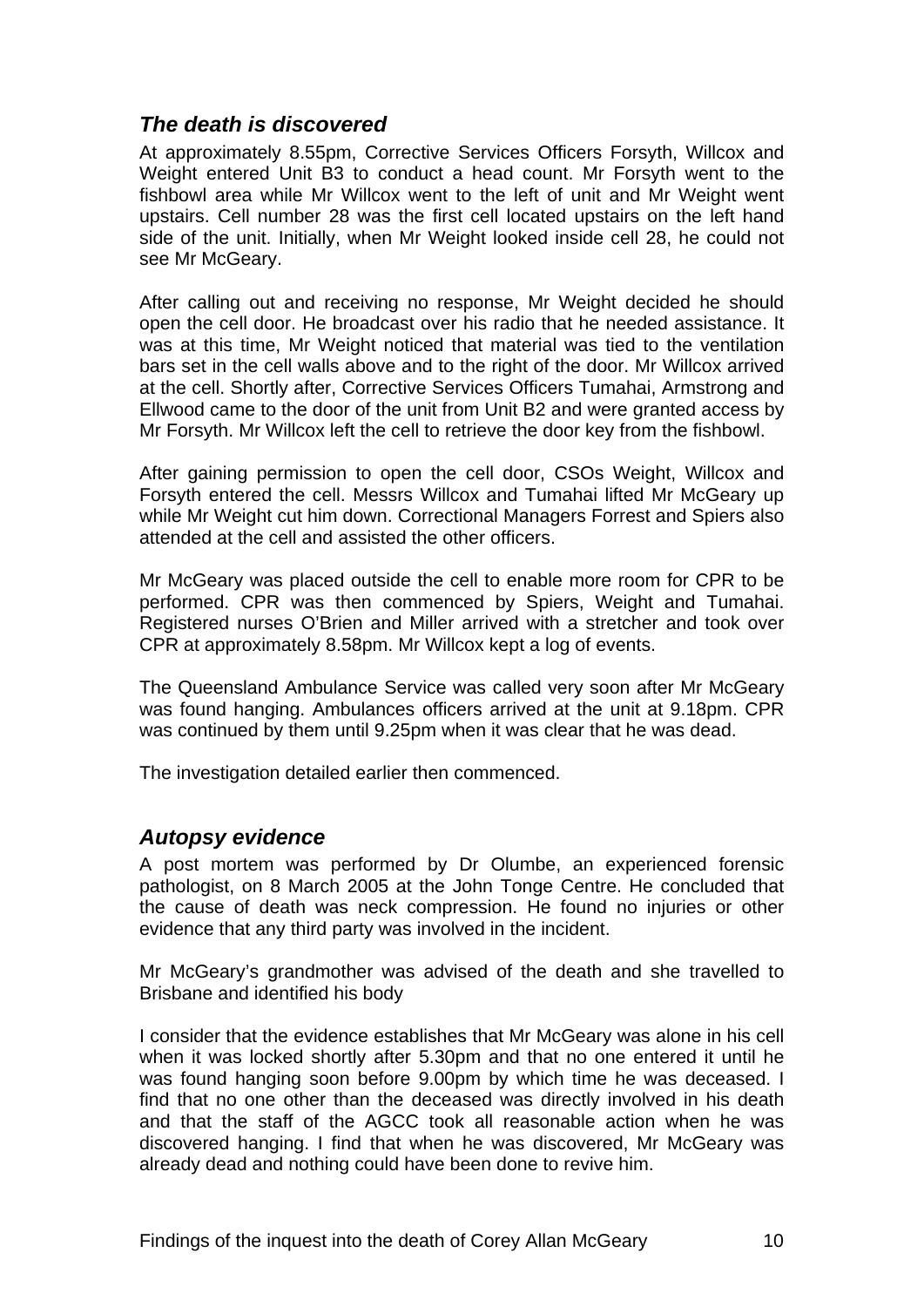# **Findings required by s45**

I am required to find, as far as is possible, who the deceased was, when and where he died, what caused the death and how he came by his death. I have described above my findings in relation to this last aspect of the matter, the manner of death. As a result of considering all of the material contained in the exhibits and the evidence given by the witnesses I am able to make the following findings in relation to the other particulars of the death.

| Identity of the deceased | The deceased person was Corey Allan<br><b>McGeary</b>                          |  |
|--------------------------|--------------------------------------------------------------------------------|--|
| <b>Place of death</b>    | He died in Cell 28, Unit B3 of the Arthur<br><b>Gorrie Correctional Centre</b> |  |
| Date of death            | He died on 7 March 2005                                                        |  |
| <b>Cause of death</b>    | He died from self inflicted hanging.                                           |  |

#### **Concerns, comments and recommendations**

Section 46 provides that a coroner may comment on anything connected with a death that relates to public health or safety, the administration of justice or ways to prevent deaths from happening in similar circumstances in the future.

The circumstances of Mr McGeary's death, in my view, raise the following issues for consideration from this perspective:-

- Was the transfer of Mr McGeary on the day of his death appropriately managed having regard to DCS policies and/or GEO's duty to protect him from avoidable harm?
- Would any changes to QCS policies reduce the risk of deaths occurring in similar circumstances in future?
- Would the screening or removal of the bars from the cells in unit B3 reduce the likelihood of deaths occurring in similar circumstances and if so is there any reason that should not occur?

#### *The transfer of Mr McGeary*

I don't accept that connecting the death of Mr McGeary to his transfer on the day of the death is speculative. While that connection can not be proved with scientific certainty such a connection can be readily deduced and any response to the death should proceed on the basis of such a connection.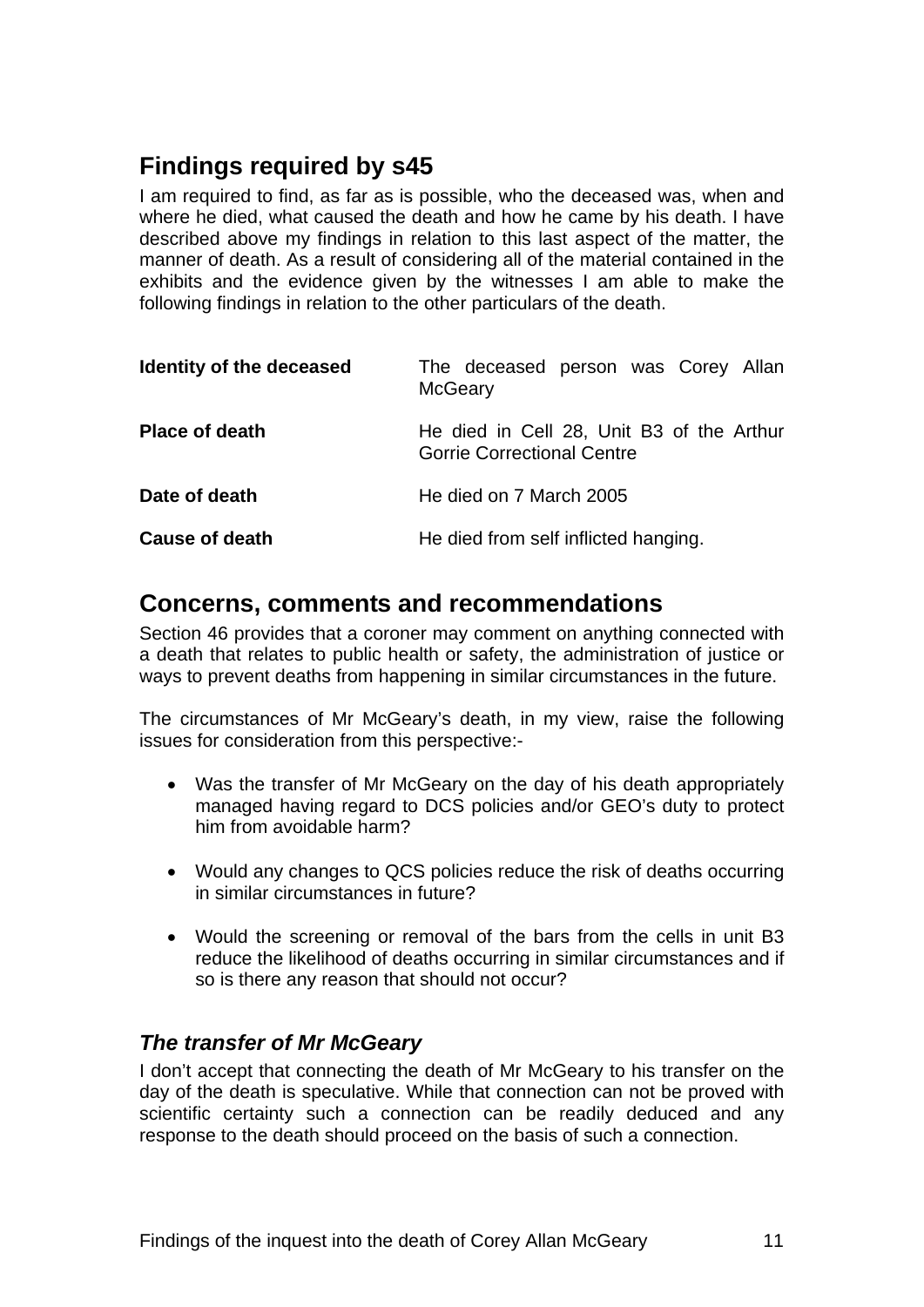I consider the evidence establishes that Mr McGeary vociferously protested about being moved and that he was angry and distressed. His futile threat to sue the jail operators, rather than physically resisting or even threatening those involved in the decision and its implementation, could be seen as a demonstration of his vulnerability and powerlessness. His acquiescence to the move when his complaint had been ignored and he was denied an opportunity to speak to a superior officer was not acceptance but resignation; his self destruction the exertion of the only power he retained.

The failure of any of those who became aware of Mr McGeary's distress to take any action to address it or even to attempt to understand its cause was conduct falling below the standard one would reasonably expect, particularly as the two CSO's primarily involved had been told by their superior to report to him any such protests. It is also concerning that one of those who failed to taken any action was himself a counsellor. I would have expected a person with that background to more sensitively respond to the emotional needs of a vulnerable prisoner.

However, I have no basis to conclude that this incident is indicative of any widespread problem within the facility. The correctional manager who gave evidence and the senior departmental psychologist who reviewed the incident readily recognised what should have happened. I trust the other participants have now recognised the deficiencies in their response. I do not consider there is a need for any formal recommendation from me in relation to the individuals involved; the policy issue will be dealt with in next section.

I should also acknowledge that there is no basis to conclude that had the officers acted more appropriately, that the outcome would have been any different. The decision to move Mr McGeary was not in itself unreasonable, albeit could have been handled better.

#### *Flagging prisoners chronically at elevated risk of self harm*

In a thorough and insightful peer review the Acting Principal Adviser, Psychology and Counselling Services of the Department of Corrective Services expressed the view that because of a combination of his personal circumstances including his personality disorder, his mild retardation, his history of previous suicide attempts, his dysfunctional family relationships and a number of other matters, Mr McGeary was at chronic risk of self harm which could be anticipated to escalate in a range of destabilising circumstances. The author of the report, Ms Bennett expressed the view that having regard to this particular vulnerability, a counsellor or psychologist should have been consulted when it was contemplated moving Mr McGeary and he objected to the proposal.

Ms Bennett's views found their way into a revised departmental policy concerning management of prisoners at risk of suicide promulgated on 28 August 2006. With all due respect to those responsible for drafting the policy, I am not persuaded that it is a particularly useful addition to the tools available to correctional professionals working in this very difficult area of prisoner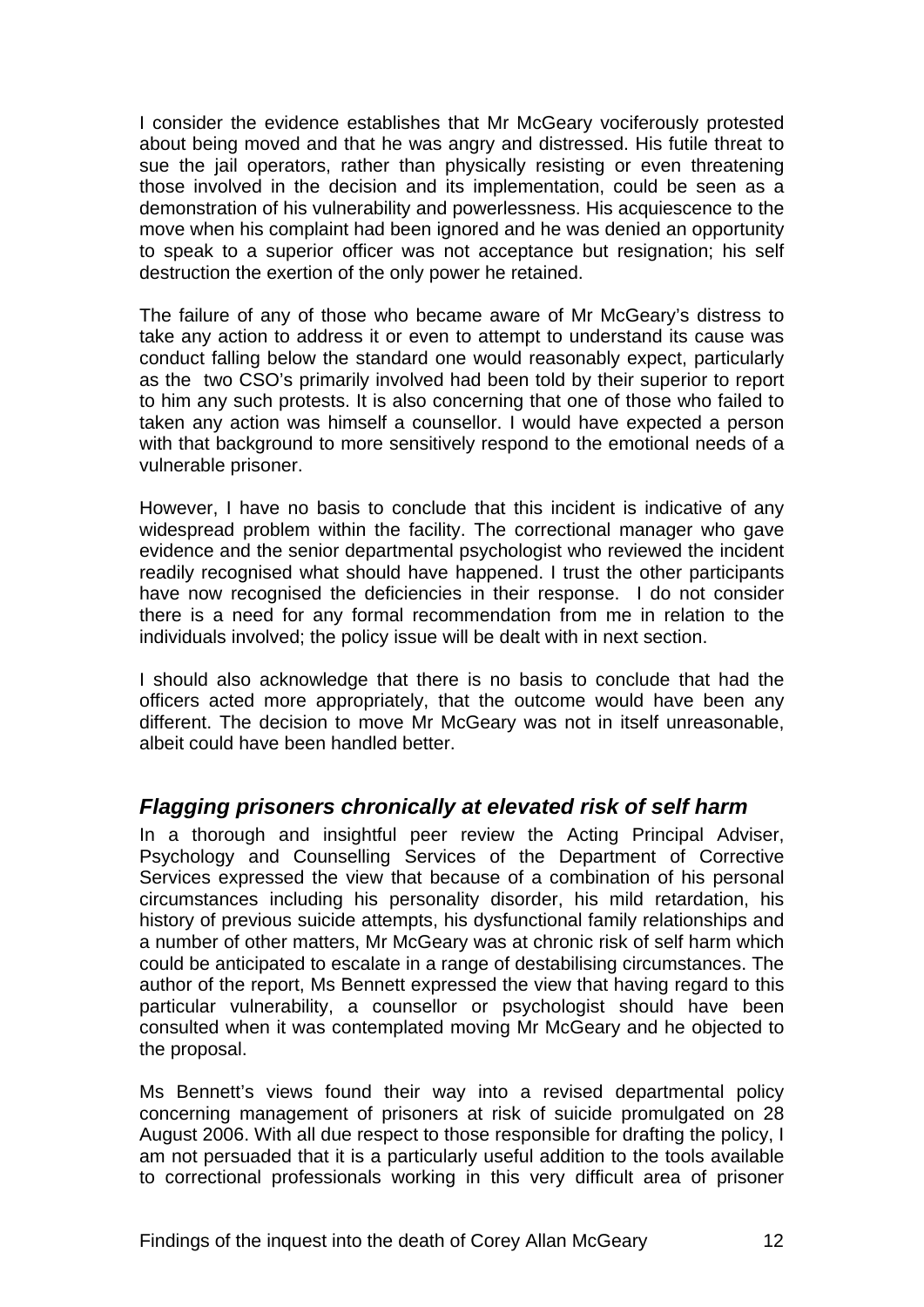management. The policy requires prison staff members who become aware of "*elevated baseline risk issues*" to discuss the case with a senior psychologist "*as soon as practicable."* Appended to the policy is a schedule which lists 30 such risk factors but warns that *"(T)his list is not exhaustive."* As they are obliged to do, GEO sought to operationalise this DCS policy by amendments to its policies but with respect to those responsible for this work I am of the view that it too fails to meet the concerns raised by Ms Bennett in that it too requires prison officers to nominate prisoners they detect to have risk characteristics for referral.

As I understand Ms Bennett's opinion, it is that a clinical judgment can be made that certain prisoners will remain at risk even though they might not warrant on-going observations or other direct interventions, except when their circumstances change such as to activate the hyper sensitivities those prisoners have. The characterisation of prisoners in this way is not readily made by people who do not have a mental health services background.

I am conscious of the need not to make recommendations that if implemented would mean that all or nearly all prisoners would be classified in this way so that the management of the prison would be compromised because, for example, too many prisoners would not be able to be transferred within a prison without a psychologist first being consulted.

However, as I understand the evidence, it is not every prisoner who has a history of self harming or suicide attempts or a personality disorder that would need to be dealt with in this way. As I understood Ms Bennett's evidence it is a reasonably rare combination of characteristics that prevent a prisoner being able to be assisted to become sufficiently robust to deal with the vicissitudes of prison life. It is these prisoners she considers need some involvement of counsellors or psychologists when identifiable stressors may negatively impact. The IOM System offers an easy and effectively facility for "flagging" such prisoners and the initial assessment process provides an opportunity for identifying them.

#### **Recommendation 1 - Flagging prisoners with chronic elevated risk of self harm**

*I recommend that the Department of Corrective Services investigate whether it is feasible for counsellors or psychologists who undertake the initial assessment of all prisoners soon after incarceration to identify those who pose a chronic risk of self harm which, while not acute so as to warrant observation or other immediate intervention, should be flagged so as to require the involvement of a counsellor or psychologist whenever defined events are likely to impact such a prisoner.* 

#### *Elimination of hanging points*

In commenting on these issues I should not be taken to have concluded that Mr McGeary's death was necessarily preventable. The evidence does not prove that had Mr McGeary been dealt with more sensitively when he protested about being moved he would not have none the less committed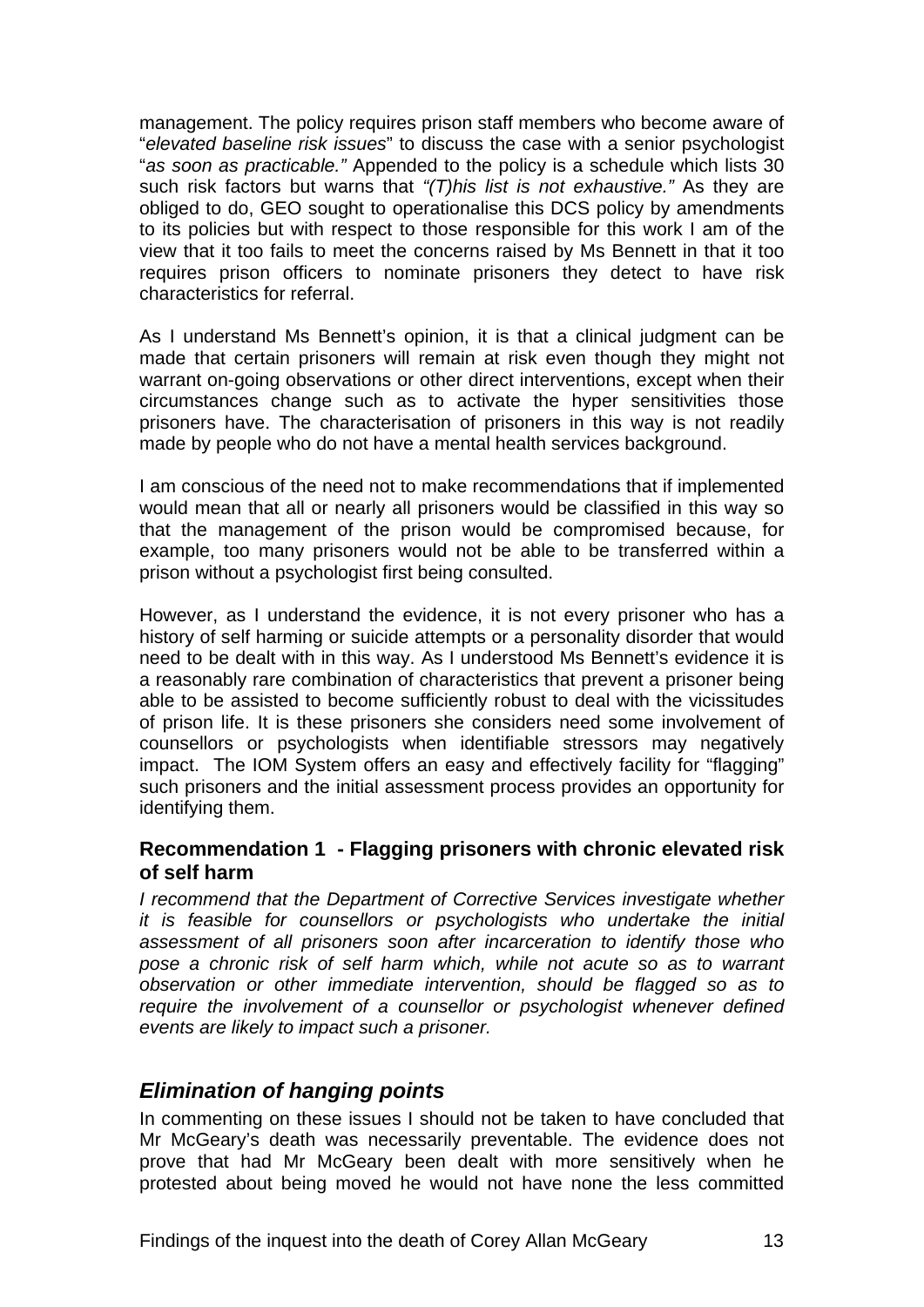suicide. However, I am satisfied that his movement was the precipitating event and the exposed bars in his new cell provided an unnecessary opportunity for him to take his life.

Suicide is by far the single biggest cause of death among prisoners accounting for 46% of all prison deaths. In raw numbers, in the period 1980 to 2005, 520 prisoners took their own lives while the second most common cause of death was natural causes which accounted for 403 deaths. Prisons are viewed by many as dangerous places, yet in the same period homicide cuased only one tenth as many deaths as suicide.<sup>11</sup>

Hanging is by far the most common mechanism by which prisoners take their own lives accounting for 90% of all cases.<sup>12</sup>

Research has consistently shown that suicide in many cases is an impulsive action. A number of expert witnesses gave evidence to this inquest that Mr McGeary's mental state made him susceptible to poorly controlled impulsivity. It is not the case that if obvious opportunities to commit suicide are removed, all potential victims will find another way. Studies have shown that the placing of even minimal barriers will discourage numerous attempters. In prison this is even easier to effect as prisoners have such limited access to other means – this is why hanging is so often the method used: it is almost the only mechanism available.

The submissions made on behalf of the department assert that the screening of the bars in question with mesh that would prevent a ligature being affixed would reduce airflow to an unacceptable level. They provided no evidence that this has been proven by any trial. The submission also asserts that it to address the problem on a centre wide basis "*would cost millions."*

On 16 April 2003, a new correctional centre was opened in Maryborough at a cost of \$97 million. On 29 November 2006, the government advised of its intention to build a new correctional precinct in the Gatton Shire at a cost of \$500 million. I therefore do not accept that funding these remedial rectifications, which would undoubtedly save lives, is more than the public purse can afford. Spending priorities are matters Government must determine but they are also something upon which a coroner must comment if he/she is to discharge the statutory duty to suggest ways in which further unnatural deaths could be prevented. I therefore note that prioritising the building of hundreds of new cells ahead of making safe the cells already in existence is inconsistent with the government's obligation to protect prisoners from known risks.

It is also inconsistent with the undertaking the government made to implement a recommendation of the Royal Commission into Aboriginal Deaths in Custody to the same effect.

l

<sup>11</sup> *Joudo J., "Deaths in custody in Australia : National Deaths in Custody Program annual report 2005"*, Australian Institute of Criminology*, 2006, 65*

 $12^{12}$  ib id, 64